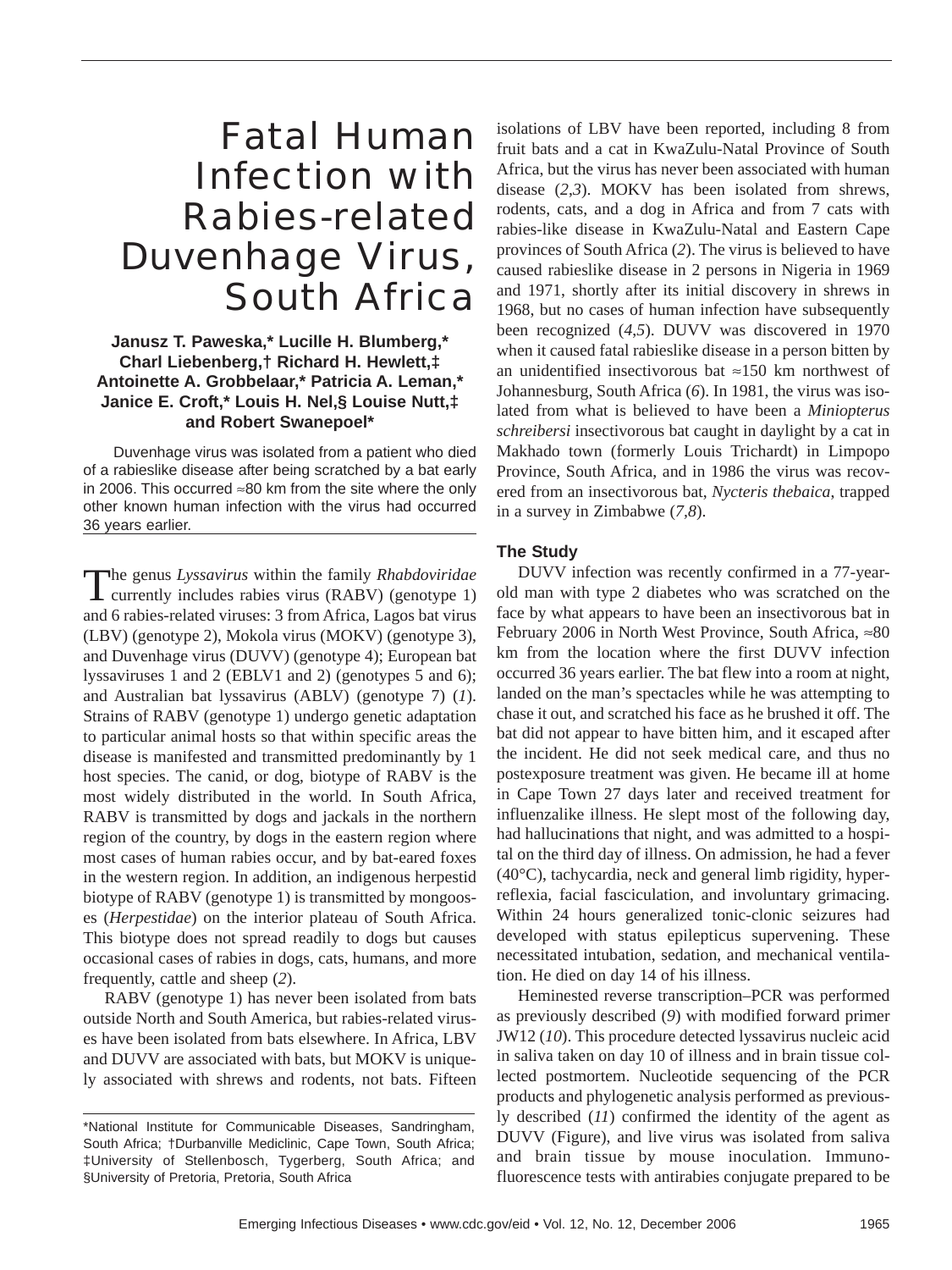### **DISPATCHES**



Figure. Neighbor-joining tree relating a 372-bp nucleotide sequence of the nucleoprotein gene of the recent Duvenhage virus (DUVV) isolate (**boldface**) to representative sequences of the known lyssavirus genotypes, including South African dog and mongoose isolates and the reference challenge virus strain (CVS) of rabies virus (RABV) (GenBank accession nos. are indicated in parentheses). Bootstrap values were determined by 1,000 replicates. ABLV, Australian bat lyssavirus; EBLV, European bat lyssavirus; MOKV, Mokola virus; LBV, Lagos bat virus.

cross-reactive with the African rabies–related viruses (Onderstepoort Veterinary Institute, Pretoria, South Africa) showed small and sparse inclusion bodies in impression smears of the cortex, hippocampus, thalamus, medulla, and cerebellum. Histopathologic examination of sections from the cortex, hippocampus, thalamus, hypothalamus, midbrain, pons, medulla, and cerebellum showed polioencephalitis affecting predominantly the diencephalon and brainstem and involving varying degrees of neuronopathy, neuronal loss, astrocytosis, parenchymal and perivascular lymphocytic infiltration with CD45 immunopositivity, sparse macrophage activation, and axonal spheroid formation. No nuclear or cytoplasmic inclusions were observed.

#### **Conclusions**

The ability to distinguish between various lyssaviruses and monitor their relative distribution and prevalence has important implications for implementation of control measures. It was recognized in 1932 that mongoose-associated rabies in South Africa differs from classic dog rabies (*2*). Although an inadequately characterized lyssavirus was isolated from a bat trapped in a survey in 1963, before the existence of rabies-related viruses was known, awareness of lyssaviruses other than rabies viruses dates from the identification of DUVV in 1970 and was followed by detection of LBV and MOKV in South Africa (*6,7,12*). Routine differentiation of diagnostic isolates became feasible with the availability of monoclonal antibodies during

the 1980s and the subsequent introduction of molecular epidemiology techniques (*7,13*–*15*). Although instances of persons seeking rabies prophylaxis after exposure to bats have been reported, the recent case of DUVV infection constitutes only the second known instance of a person in South Africa with lyssavirus infection after such an encounter. Nevertheless, it is clear that rabies-related viruses are widely endemic in South Africa and that active investigation of the bat-associated lyssaviruses is warranted.

Dr Paweska is head of the Special Pathogens Unit, National Institute for Communicable Diseases, South Africa. His research interests include viral hemorrhagic fevers, rabies, and rabiesrelated viruses.

#### **References**

- 1. Fauquet CM, Mayo MA, Maniloff J, Desselberger U, Ball LA. Virus taxonomy: the classification and nomenclature of viruses. The eighth report of the International Committee on Taxonomy of Viruses. San Diego: Academic Press; 2004. p. 623–31.
- 2. Swanepoel R. Rabies. In: Coetzer JAW, Tustin RC, editors. Infectious diseases of livestock. 2nd ed. Cape Town (South Africa): Oxford University Press; 2004. p. 1123–82.
- 3. Markotter W, Randles J, Rupprecht CE, Sabeta CT, Wandeler AI, Taylor PJ, et al. Recent Lagos bat virus isolations from bats (suborder Megachiroptera) in South Africa. Emerg Infect Dis. 2006;12:504–6.
- 4. Familusi JB, Moore DL. Isolation of a rabies related virus from the cerebrospinal fluid of a child with 'aseptic meningitis.'Afr J Med Sci. 1972;3:93–6.
- 5. Familusi JB, Osunkoya BO, Moore DL, Kemp GE, Fabiyi A. A fatal human infection with Mokola virus. Am J Trop Med Hyg. 1972;21:959–63.
- 6. Tignor GH, Murphy FA, Clark HF, Shope RE, Madore P, Bauer SP, et al. Duvenhage virus: morphological, biochemical, histopathological and antigenic relationships to the rabies serogroup. J Gen Virol. 1977;37:595–611.
- 7. Schneider LG, Barnard BJH, Schneider HP. Application of monoclonal antibodies for epidemiological investigations and oral vaccination studies: I. African virus. In: Kuwert E, Mérieux C, Koprowski H, Bögel K, editors. Rabies in the tropics. Berlin: Springer-Verlag; 1985. p. 47–59.
- 8. Foggin CM. Rabies and rabies-related viruses in Zimbabwe: historical, virological and ecological aspects. [Doctoral dissertation]. Harare (Zimbabwe): University of Zimbabwe; 1988.
- 9. Whitby JE, Heaton PR, Whitby HE, O'Sullivan E, Johnstone P. Rapid detection of rabies and rabies-related viruses by RT-PCR and enzyme-linked immunosorbent assay. J Virol Methods. 1997;69:63–72.
- 10. Black EM, McElhinney LM, Lowings JP, Smith J, Johnstone P, Heaton PR. Molecular methods to distinguish between classical and the rabies-related European bat lyssaviruses. J Virol Methods. 2000;87:123–31.
- 11. Venter M, Smit S, Leman P, Swanepoel R. Phylogenetic evidence of widespread distribution of genotype 3 JC virus in Africa and identification of a type 7 isolate in an AIDS patient. J Gen Virol. 2004;85:2215–9.
- 12. Mansvelt PR. The role of wild life in the epizootiology of some infectious and parasitic animal diseases in South Africa. Bull Off Int Epizoot. 1965;64:825–35.